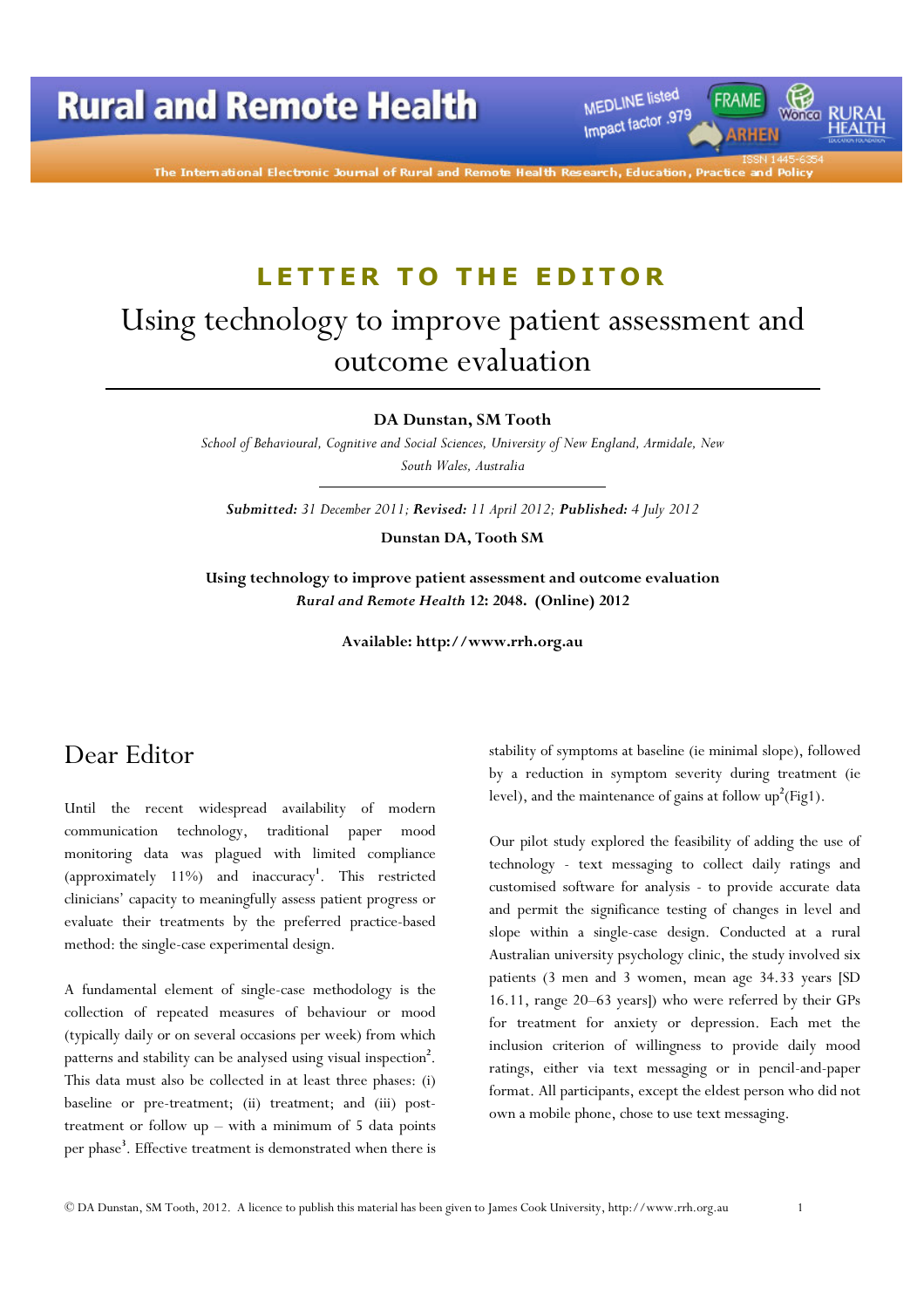#### -Rural-and-Remote-Health

The International Electronic Journal of Rural and Remote Health Research, Education Practice and Policy



Figure 1: Example of graphed daily subjective units of distress ratings across baseline, treatment and follow up with dotted lines indicating change in phase.

To aid participants' understanding, 'mood' was conceptualised as subjective units of distress (SUDS) rated on a 0–10 scale with individualised anchor points that were identified at a pre-treatment interview<sup>4</sup>. After this, the recording of baseline daily SUDS ratings commenced. At a pre-determined time, participants were sent a text message requesting this data. Ratings were collected for a minimum of 70 days and covered all phases.

All participants were compliant with the daily ratings activity and each missed only 2–5 days during the treatment phase, which ran for 4–6 weeks. The SUDS ratings were analysed using the publically available and simply operated software package SMA v8.3.3 (http://www.clinicalresearcher.org/ SMA\_Windows\_8\_4\_11.zip). Significant findings were shown, some of which were not readily identifiable on visual inspection.

Our conclusions were that it easy to collect daily mood or distress data from rural patients using mobile phone text messaging (and without the need for commercial packages or

iPhone Apps); and that with accurate data and free analysis software, mental health clinicians can evaluate the efficacy of their services using a single-case experimental design. Together these strategies facilitate the assessment of rural mental health outcomes and address a cornerstone of ethical and accountable practice.

Other applications and developments of this technology could include inviting clients to comment on their daily rating, and adding checks for personal early warning signs of problems. Combined, these low-time-demand activities potentially provide significantly increased support and care for clients in rural settings with limited access to mental health services.

Debra A Dunstan, PhD & Susan M Tooth, MPsych School of Behavioural, Cognitive and Social Sciences University of New England, Armidale New South Wales, Australia